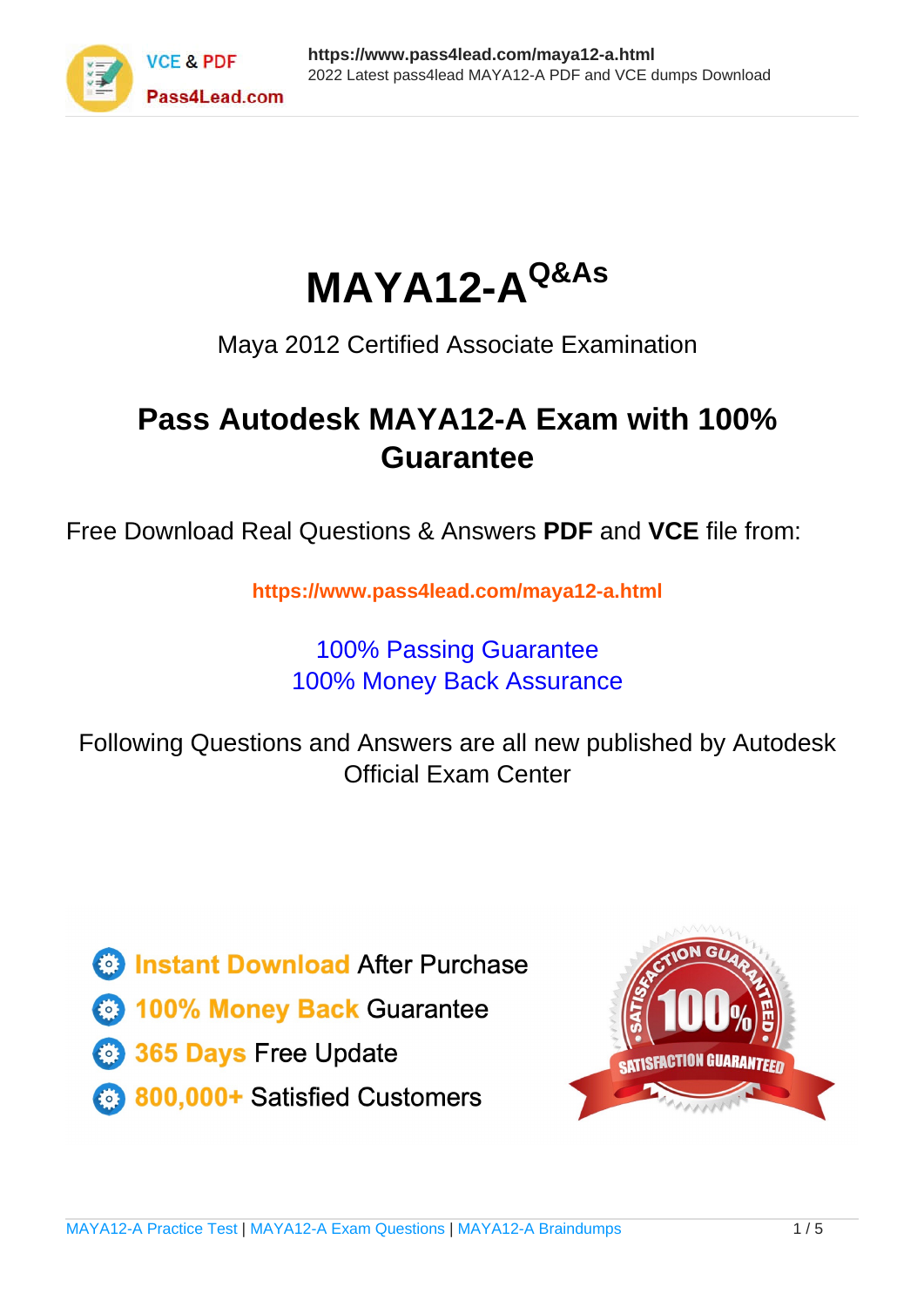

## **QUESTION 1**

Which of the following is true of the Specular Color Attribute in a Blinn Shader?

- A. Has a default value of 0.5.
- B. Controls the color of shiny highlights on the surface.
- C. Controls the spread of the specular highlight.
- D. Both A and B
- Correct Answer: B

Reference:

http://www.autodesk.com/us/maya/2011help/index.html?url=./files/Viewing\_the\_scene\_Usi ng\_the\_ViewCube.htm,topicNumber=d0e70082

### **QUESTION 2**

A Boolean operation is performed using a Cube and a Sphere. The image below represents:



- A. Intersection of a Sphere and a Cube
- B. Union of a Cube and a Sphere.
- C. Difference of a Sphere out of a Cube.
- D. None of the above

Correct Answer: C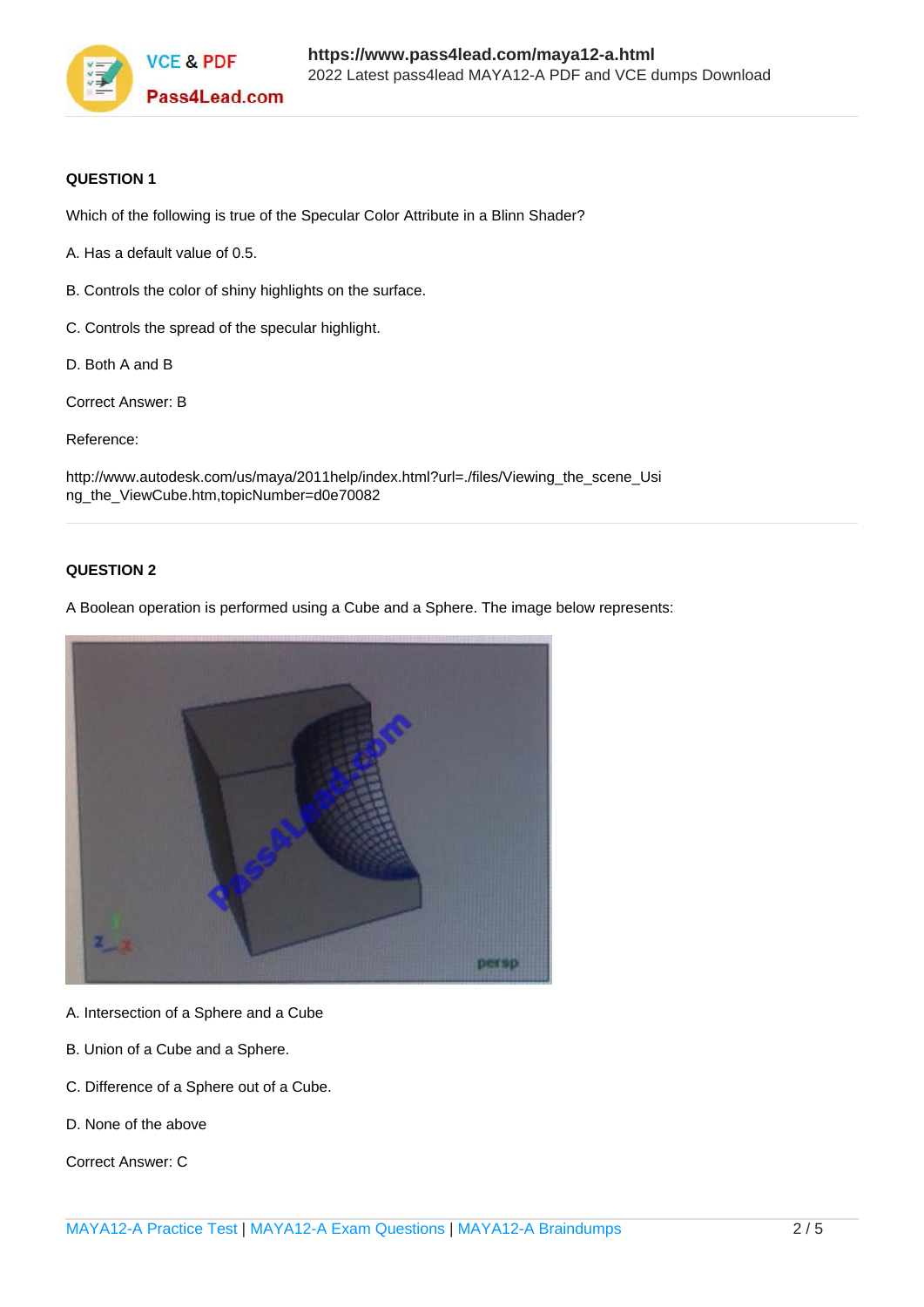

Reference: Reference: http://www.autodesk.com/global/docs/maya2012/en\_us/index.html Search Phrase: booleans (103: Mesh > Booleans)

## **QUESTION 3**

Which is the correct method to make the current transformations on the selected object be the object\\'s zero position

- A. Edit>Delete option
- B. Modify>Freeze Transformations option.
- C. Modify>Delete Attribute Transformations option.
- D. Skeleton>OrientJoint>Freeze Transformations option

```
Correct Answer: B
```
Reference: http://www.arch.columbia.edu/work/courses/visual-studies/fudd/maya-tutorial- 02 (step 7)

### **QUESTION 4**

To composite two layers together you would use...

- A. Composition settings
- B. Garbage Mask
- C. Remap Color
- D. Blend and Comp

Correct Answer: A

#### **QUESTION 5**

A suitable method to have the spaceship move along the green line shown in the image is: A. Animated Sweep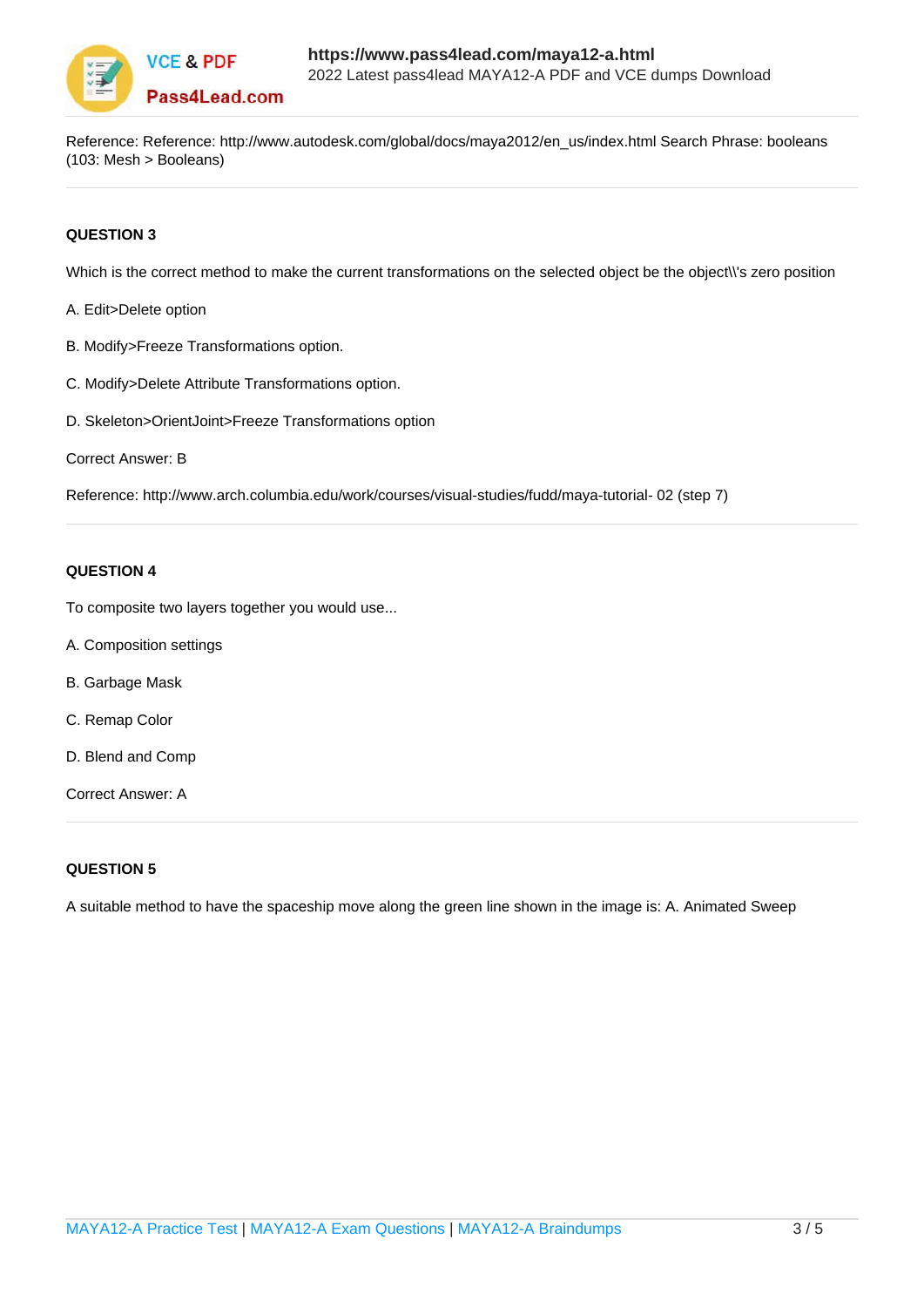



- B. Motion Path
- C. Turntable
- D. Animation Snapshot
- Correct Answer: B
- Reference:

http://www.autodesk.com/us/maya/2011help/index.html?url=./files/Viewing\_the\_scene\_Usi ng\_the\_ViewCube.htm,topicNumber=d0e70082

[MAYA12-A Practice Test](https://www.pass4lead.com/maya12-a.html) [MAYA12-A Exam Questions](https://www.pass4lead.com/maya12-a.html) [MAYA12-A Braindumps](https://www.pass4lead.com/maya12-a.html)